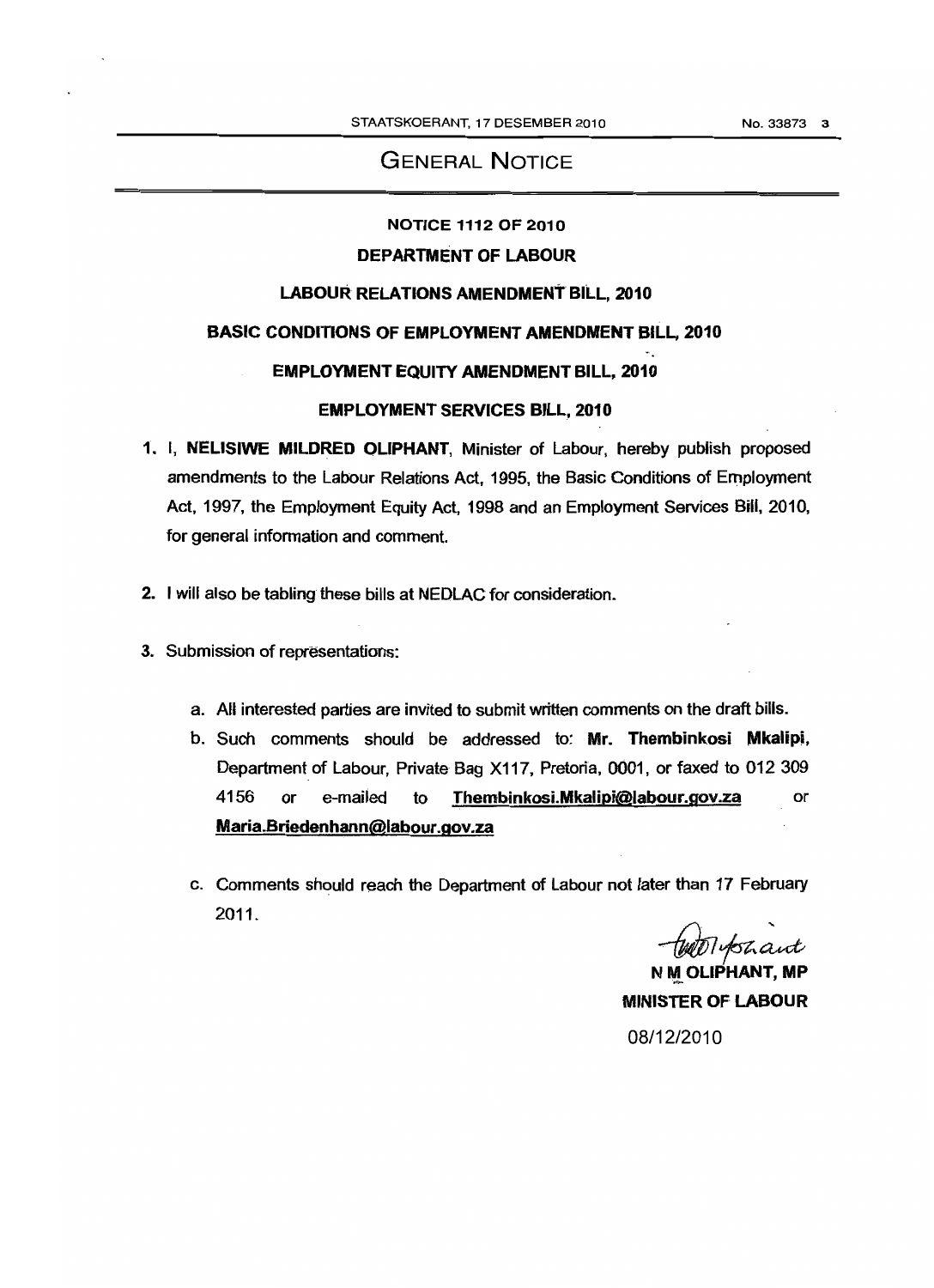# REPUBLIC OF SOUTH AFRICA

# EMPLOYMENT EQUITY AMENDMENT BILL

(As introduced in the National Assembly (proposed section 75); explanatory summary of Bill published in Government Gazette No. 33873 of 17 December 2010) (The English text is the official text of the Bill)

,,,,,,,,,,,,,,,,,,,,,,,,,,,,,

,,,,,,,,,,,,,,,,,,,,,,,,,,,,,,,,,

(MINISTER OF LABOUR)

 $[B - 2010]$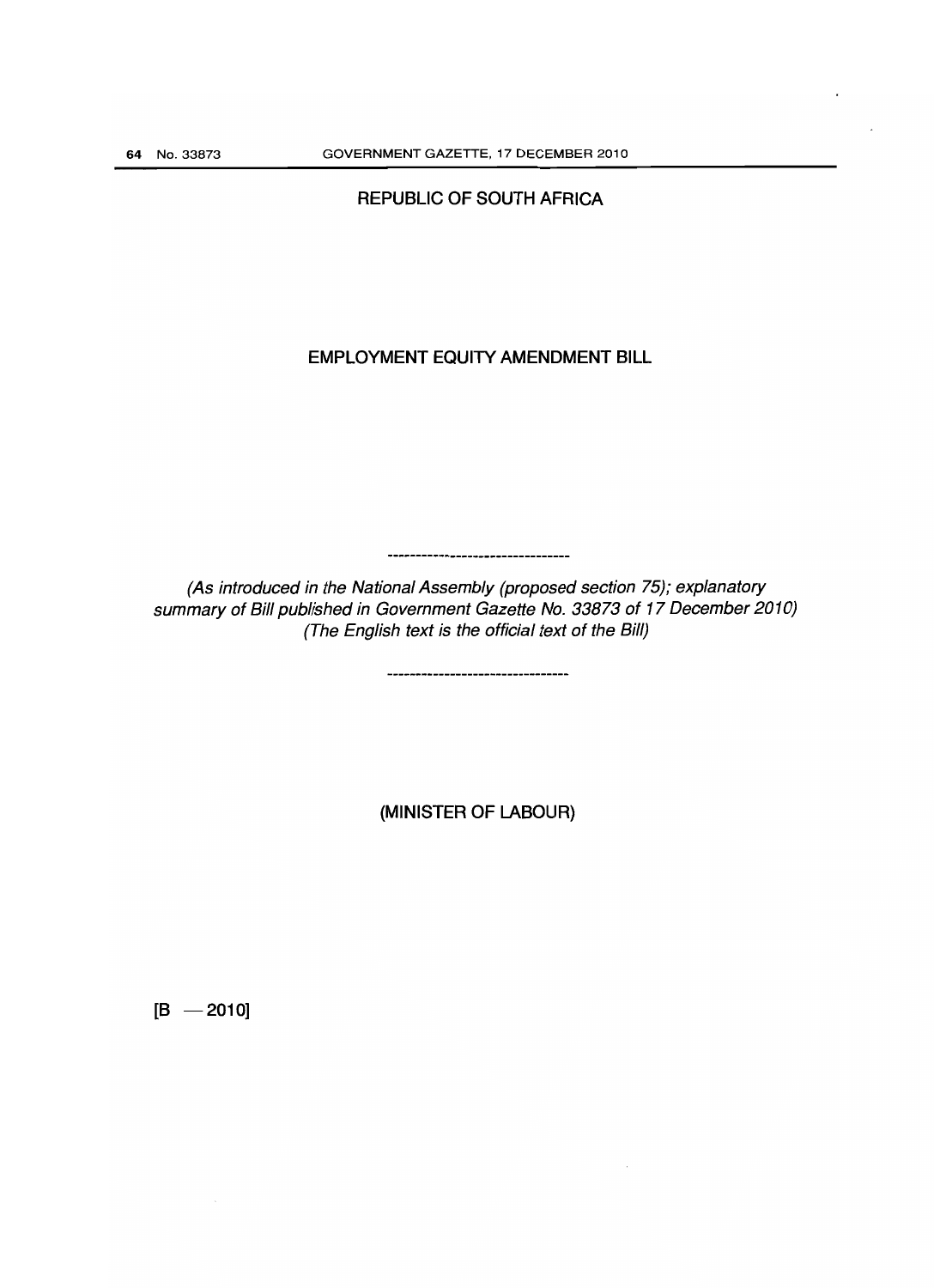#### 070610nb

#### **GENERAL EXPLANATORY NOTE**

 $\mathbf{I}$ [ ] **Words in bold type in square brackets indicate omissions from existing enactments. Words underlined with a solid line indicate insertions in existing enactments.**

### **BILL**

**To amend the Employment Equity Act, 1998, so as to substitute or insert certain definitions; to prohibit a difference in the terms and conditions between employees from the same employer performing substantially the same work or work of equal value; to provide for the certification of psychometric testing used to assess employees; to provide for certain employees to refer unresolved disputes to the CCMA; and to empower the Director General to impose fines; and to provide for matters connected therewith.**

**BE IT ENACTED** by the Parliament of the Republic of South Africa, as follows:-

# **Amendment of section 1 of Act 55 of 1998**

**1.** Section 1 of the Employment Equity Act, 1998 (hereafter referred to as the principal Act), is hereby amended by-

(a) the substitution in paragraph  $(d)$  of the definition of "designated employer" of the following paragraph:

"(d) an organ of state as defined in section 239 of the Constitution,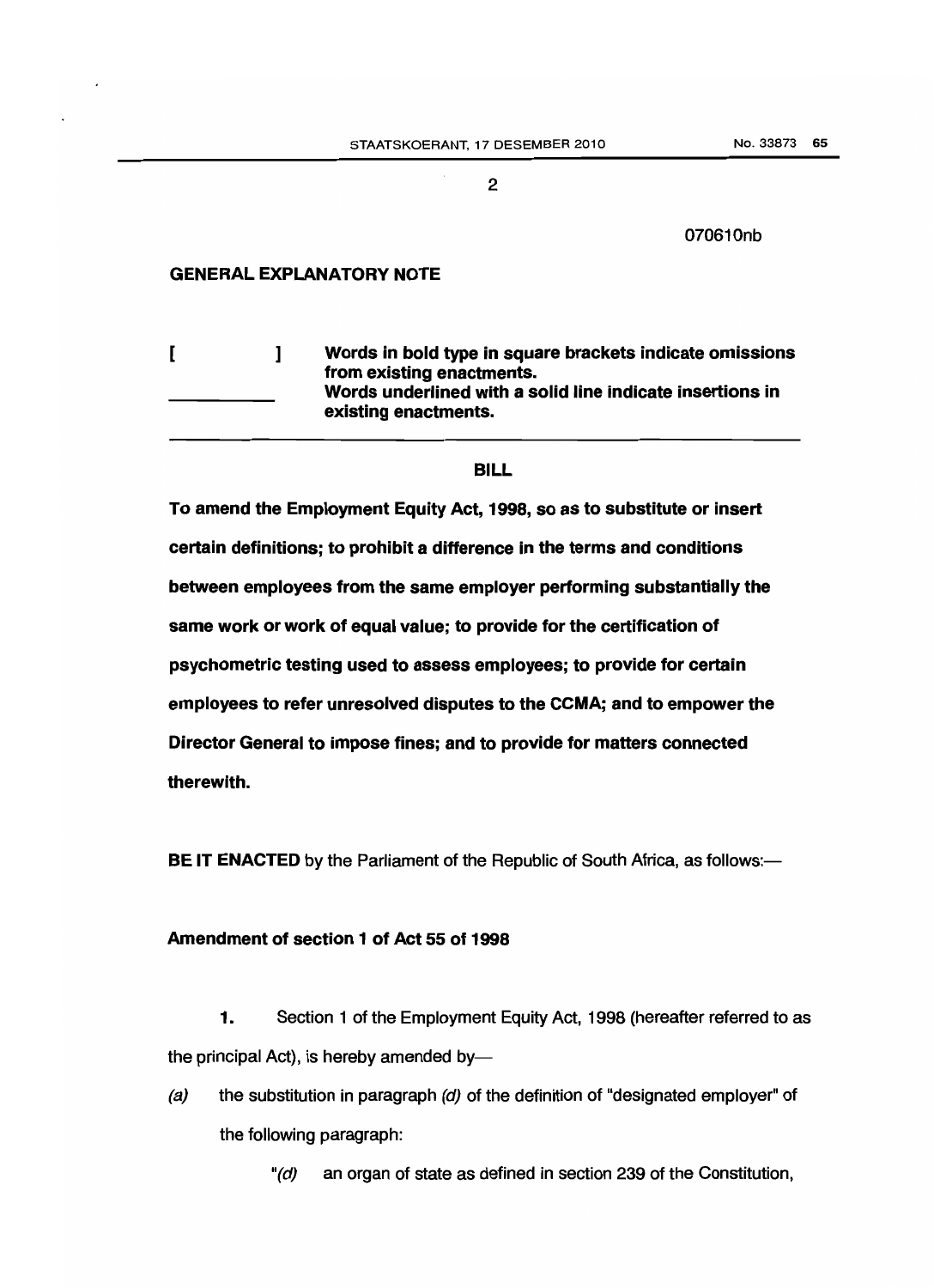but excluding **[local spheres of government,]** the National Defence Force, the National Intelligence Agency and the South African Secret Service; and";

(b) the substitution for the definition of "designated groups" of the following definition:

> " 'designated groups' means black people, women and people with disabilities who-

- *&1.* are citizens of the Republic of South Africa by birth or descent: or
- <u>(b)</u> became citizens of the Republic of South Africa by naturalisation
	- ill. before 27 April 1994; or
	- (ii) after 26 April 1994 who would have been entitled to acquire citizenship by naturalisation prior to that date but were precluded by Apartheid policies based on race;";
- $\left( c\right)$ the insertion after the definition of "HIV" of the following definition:

# (" **'independent contractor' means a person who works for or supplies services to a client or customer as part of the person's business. undertaking or professional practice:**")

 $(d)$ the substitution for the definition of "labour inspector" of the following definition:

> '''labour inspector' means a person appointed in terms of section **[65]** 63 of the Basic Conditions of Employment Act;";

 $(e)$ the substitution for the definition of "serve" of the following definition: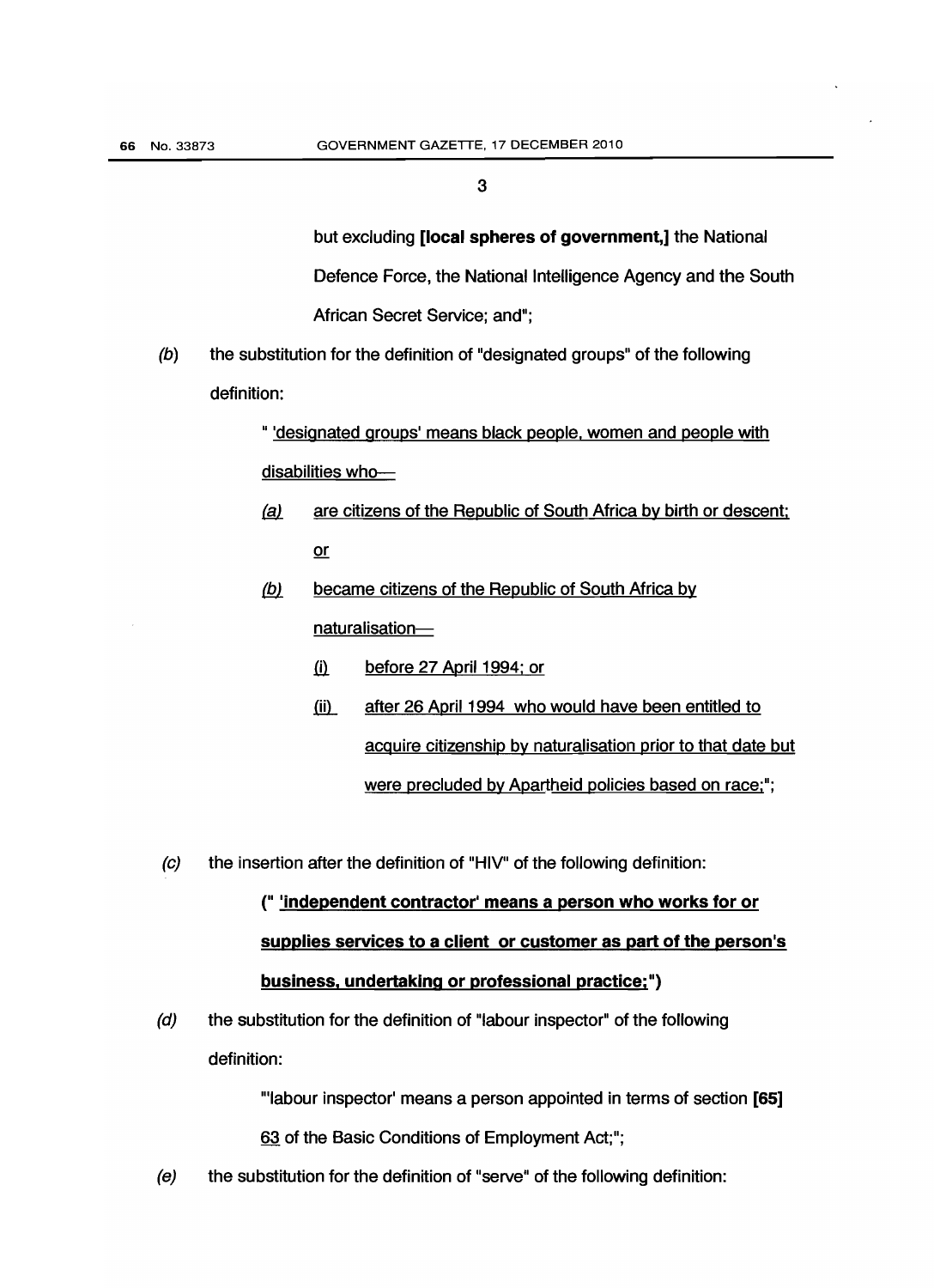" 'serve' means to send by registered post, telegram, telex, telefax or to deliver by hand and:

- *&l* in respect of the Labour Courts. any other method of service specified in the Rules of the Labour Courts;
- (b) in respect of the Commission, any other method of service specified in the Rules of the Commission;"; and
- $(f)$  the insertion after the definition of "trade union representative" of the following definition:

" 'turnover' means the total annual turnover of an employer for the preceding year calculated in accordance with the provisions of the Competition Act. 1998 (Act No. 89 of 1998);".

### Amendment of section 6 of Act 55 of 1998

2. Section 6 of the principal Act is hereby amended by the addition of the following subsections:

"(4) A difference in terms and conditions of employment between employees of the same employer performing the same or substantially the same work or work of equal value is a form of unfair discrimination and is prohibited on any one, or more grounds of unfair discrimination listed in subsection (1).

(5) The Minister may. after consultation with the Commission, issue a code of good practice setting out the criteria and the methodology for assessing work of equal value in terms of subsection (4).".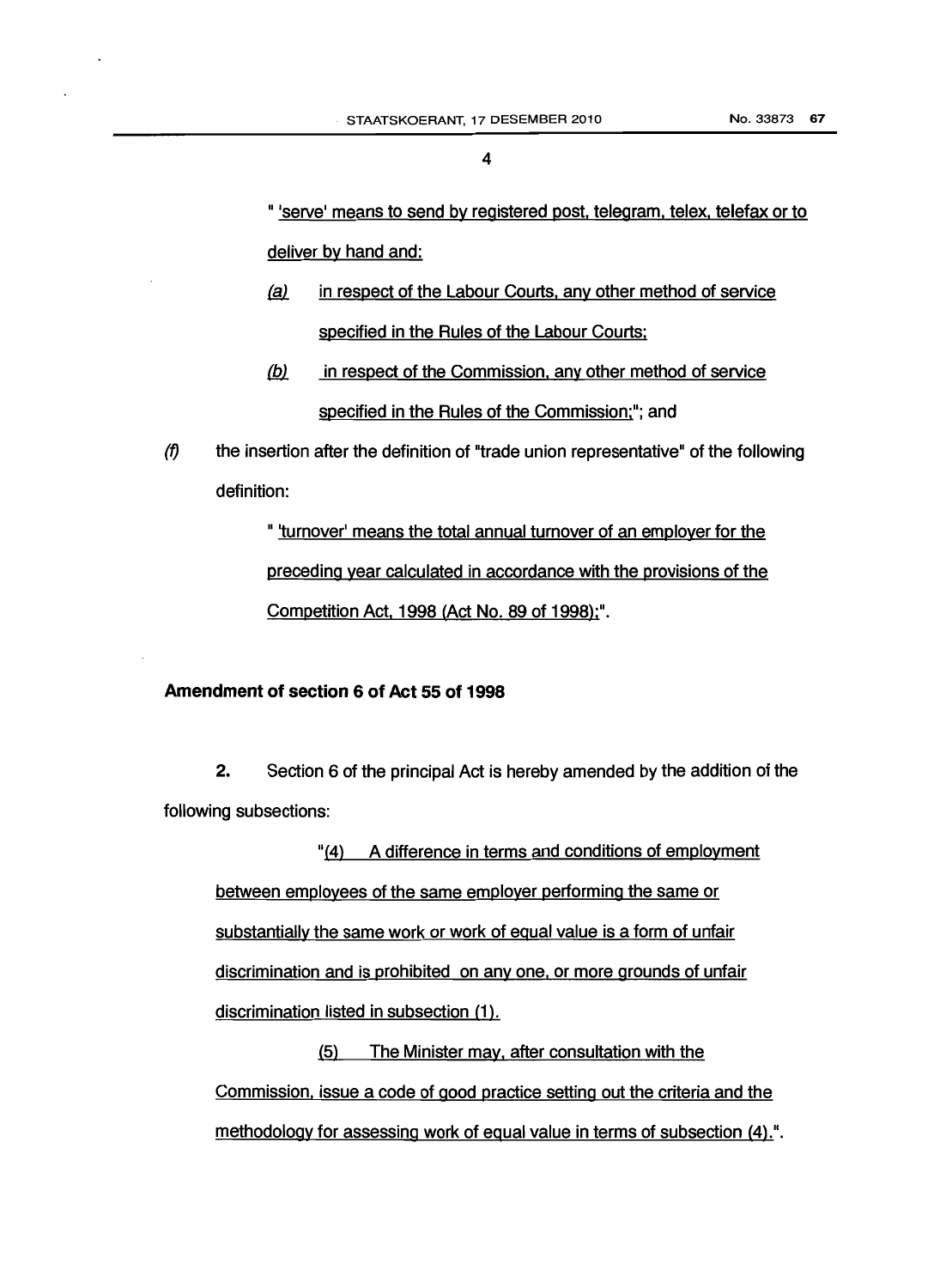#### Amendment of section 8 of Act 55 of 1998

3. Section 8 of the principal Act is hereby amended by the deletion of the word "and" at the end of paragraph  $(b)$ , the insertion of the word "and" at the end of paragraph (c) and the addition of the following paragraph:

# "(d) has been certified by the Health Professions Council of South Africa established in terms of the Health Professions Act, 1974 (Act No. 56 of 1974).".

#### Amendment of section 10 of Act 55 of 1998

4. Section 10 of the principal Act is hereby amended by the substitution in subsection (6) for paragraphs (a) and (b) of the following paragraphs:

"(a) any party to the dispute may refer [it] the dispute to the Labour Court for adjudication; or

 $(b)$ an employee earning less than the amount prescribed by the Minister in terms of section 6(3) of the Basic Conditions of Employment Act may refer the dispute to the CCMA for arbitration.".

## Substitution of section 11 of Act 55 of 1998

5. The following section is hereby substituted for section 11 of the principal Act: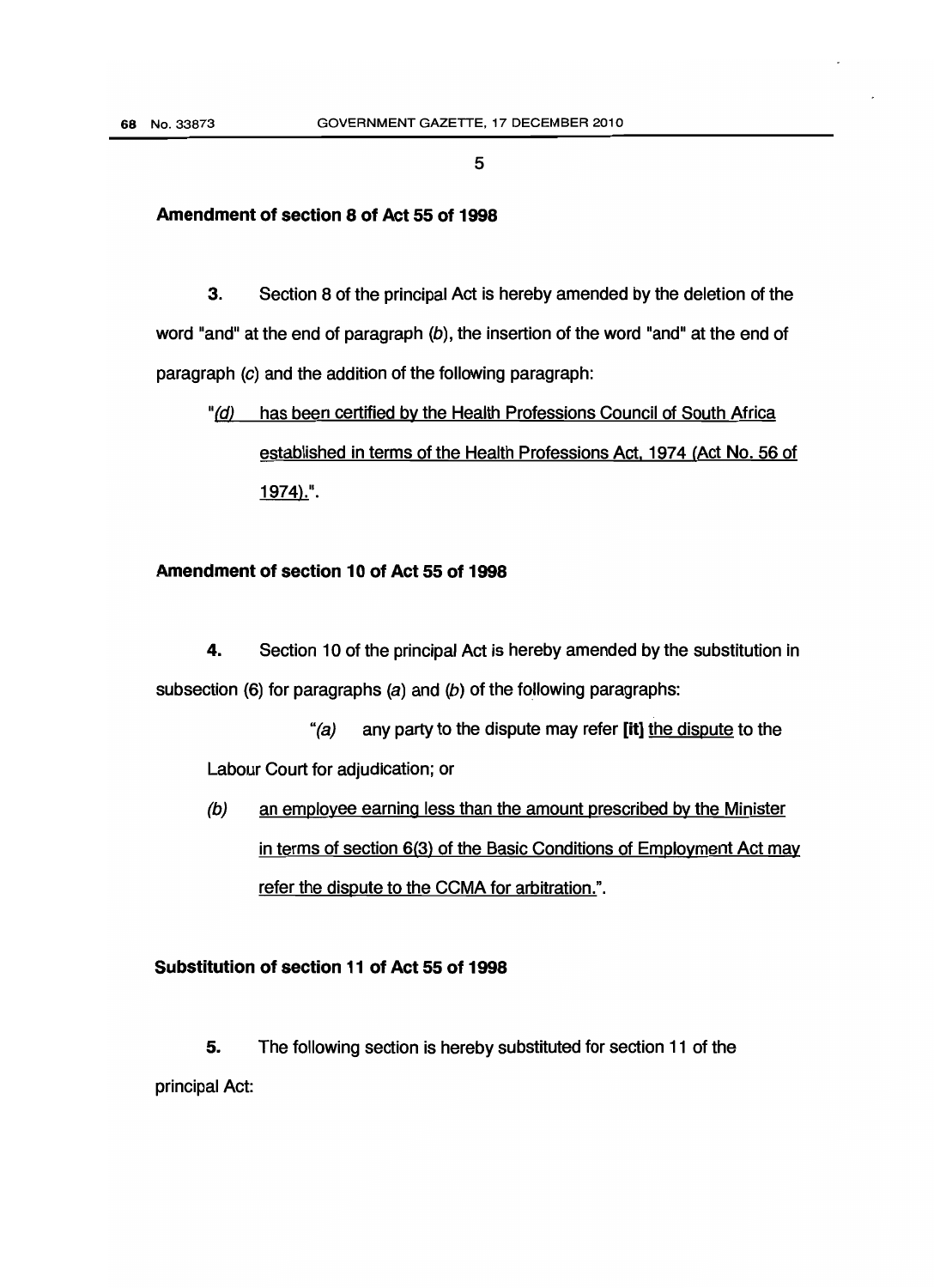#### 11. **Burden** of proof

(1) If the employee makes out a prima facie case of unfair discrimination, the respondent must prove that-

- $(a)$  the discrimination did not take place as alleged; or
- $(b)$  the conduct is not based on one or more of the prohibited grounds listed in section 6(1).

(2) Discrimination is unfair. unless the respondent proves that the discrimination is fair, if the discrimination did take place-

- $(a)$  on a prohibited ground listed in section 6(1);
- $\langle b \rangle$  on a ground not listed in section 6(1), and the discrimination-
	- <u>(i)</u> causes or perpetuates systematic disadvantage in the workplace:
	- (ii) undermines human dignity; or
	- $(iii)$  ground listed in section 6(1). adversely affects the equal enjoyment of a person's right and freedom in a manner that is comparable to discrimination on a

@ For the purposes of this section. a respondent includes an employer of the employee or any other person contemplated in section  $6(1).$ ".

#### **Amendment of section 20 of Act 55 of 1998**

6. Section 20 of the principal Act is hereby amended by the addition of the following subsection: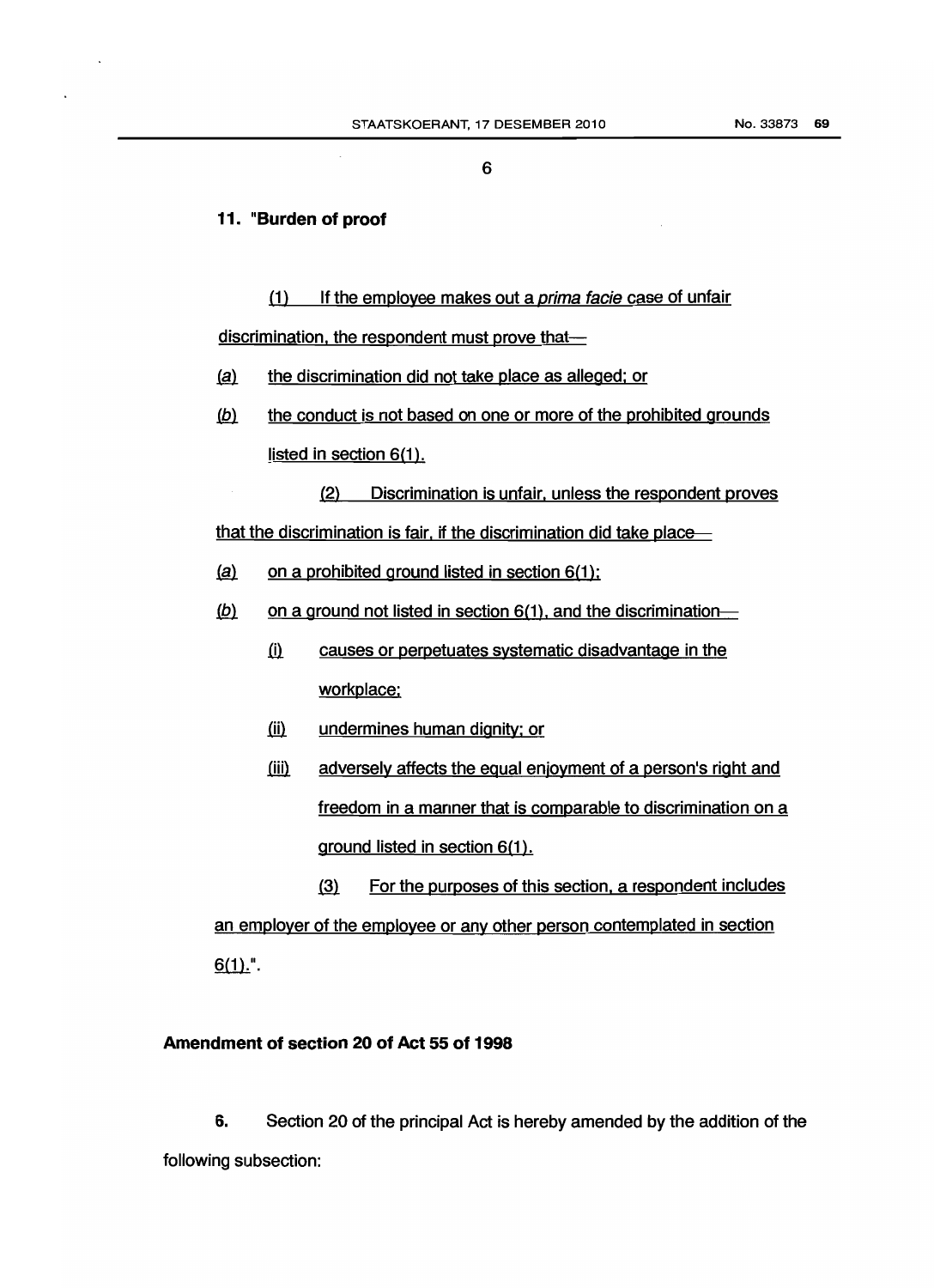"(7) The Director-General may apply to the Labour Court to impose a fine contemplated in Schedule 1 of the Act. if a designated employer fails to prepare and implement an employment equity plan in accordance with the provisions of this Act.".

#### Amendment of section 21 of Act 55 of 1998

- 7. Section 21 of the principal Act is hereby amended by-
- $(a)$ the substitution for subsection (1) of the following subsection:

"(1) A designated employer [that employs fewer than 150 employees] must-

- $(a)$ submit its first report to the Director-General within [12 months after the commencement of this Act or, if later, within] 12 months after the date on which that employer became a designated employer; and
- $(b)$ thereafter, submit a report to the Director-General once every [two years] year, on the first working day of October.";
- $(b)$ the deletion of subsection (2);
- $(c)$ the substitution for subsections (3) and (4) of the following subsections:

 $'(3)$  Despite [subsections (1) and (2)] subsection  $(1)$ ,

a designated employer that submits its first report in the 12-month period preceding the first working day of October, should only submit its second report on the first working day of October in the following year.

> $(4)$ (4) The reports referred to in [subsections (1) and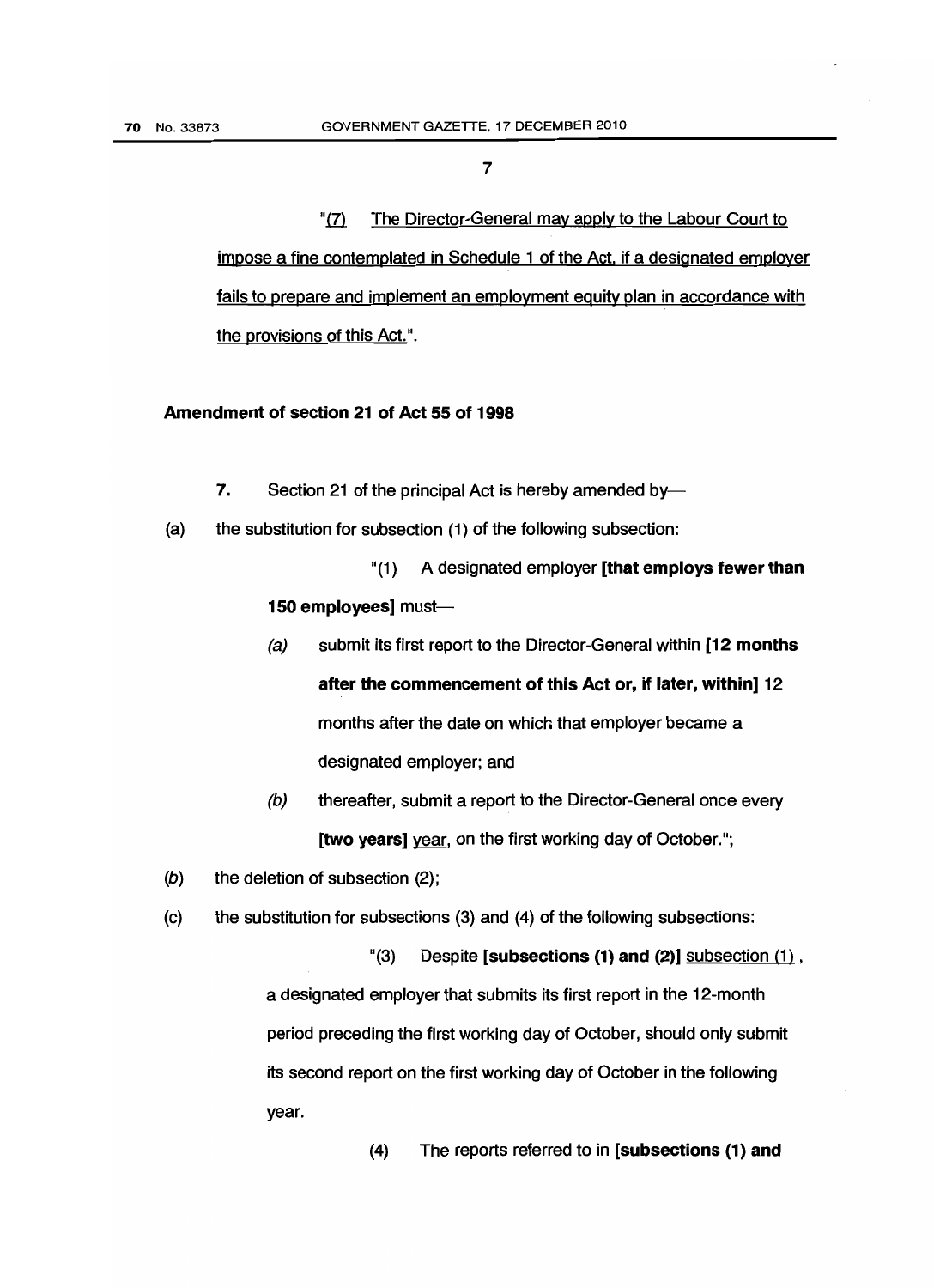(2)] subsection (1) must contain the prescribed information and must be signed by the chief executive officer of the designated employer."; and

 $(d)$ the insertion after subsection (5) of the following subsections:

> "(5A) An employer that is not able to submit a report to the Director-General by the first working day of October in terms of subsection (1)(b) must notify the Director-General in writing before the last working day of August in the same year giving reasons for its inability to do so.

(58) The Director-General may apply to the Labour Court to impose a fine contemplated in Schedule 1 of the Act. if an employer who fails to report in terms of subsection  $(1)(b)$ —

- *@l* did not submit valid reasons in terms of subsection (5) for not reporting; or
- $(b)$  the reasons submitted in terms of subsection (5) are found to be false or invalid.".

#### Amendment of section 27 of Act 55 of 1998

- 8. Section 27 of the principal Act is hereby amended by-
- $(a)$ the substitution for the heading of the following heading:

"Income differentials and discrimination"; and

 $(b)$ the substitution for subsections  $(1)$  and  $(2)$  of the following subsections:

"(1) Every designated employer, when reporting in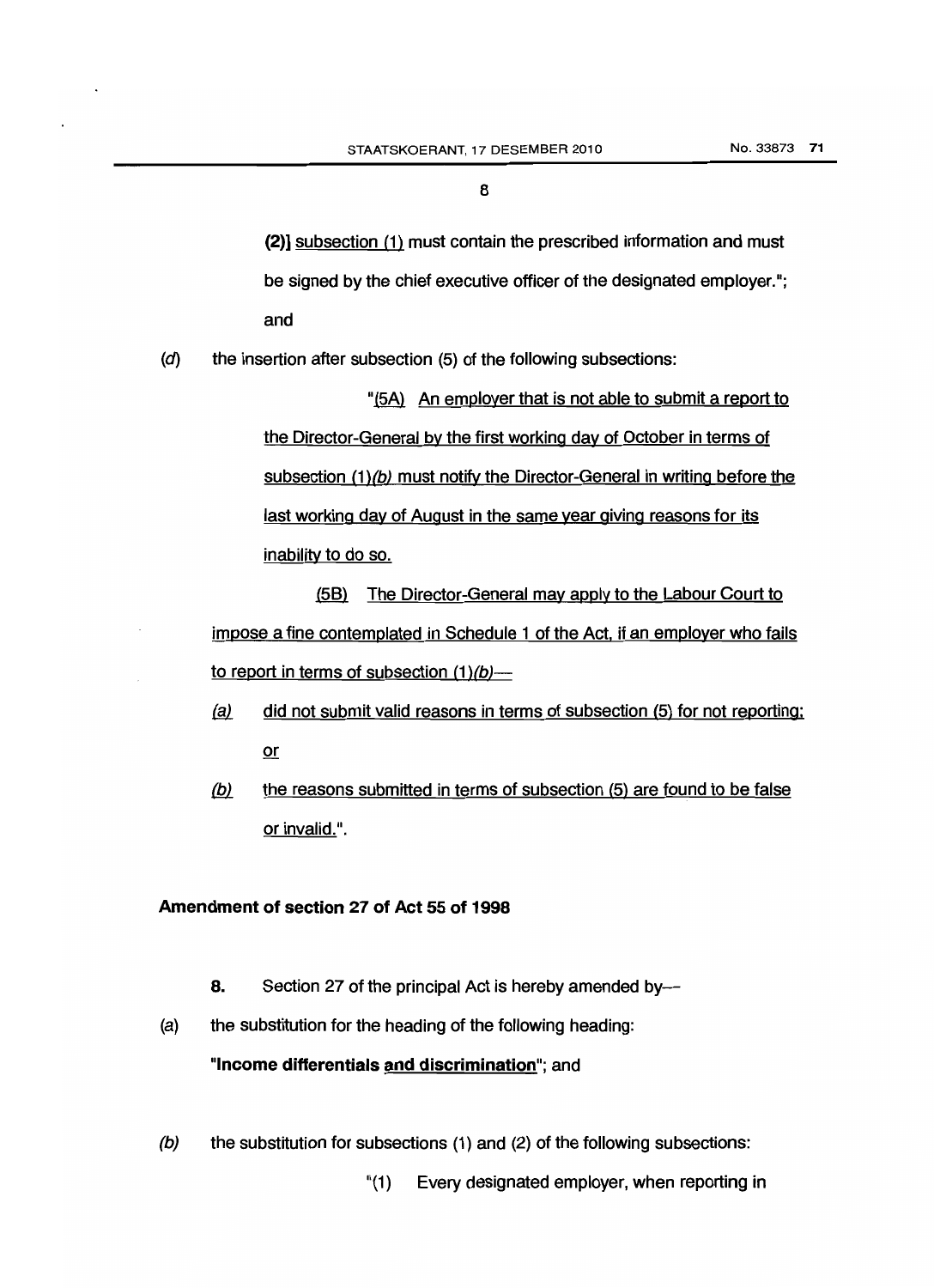terms of section 21 (1) and (2), must submit a statement, as prescribed, to the Employment Conditions Commission established by section 59 of the Basic Conditions of Employment Act, on the remuneration and benefits received in each occupational [category and] level of that employer's workforce.

(2) Where disproportionate income differentials or unfair discrimination in terms and conditions of employment as contemplated by section 6(4) are reflected in the statement contemplated in subsection (1), a designated employer must take measures to progressively reduce such differentials subject to guidance as may be given by the Minister as contemplated in subsection (4).".

#### Repeal of section 36 of Act 55 of 1998

9. Section 36 of the principal Act is hereby repealed.

#### Amendment of section 37 of Act 55 of 1998

- 10. Section 37 of the principal Act is hereby amended by-
- (a) the substitution of subsection (1) of the following subsection:

"(1) A labour inspector may issue a compliance order

to a designated employer if that employer has failed or refused to-

[(a) refused to give a written undertaking in terms of section 36, when requested to do so; or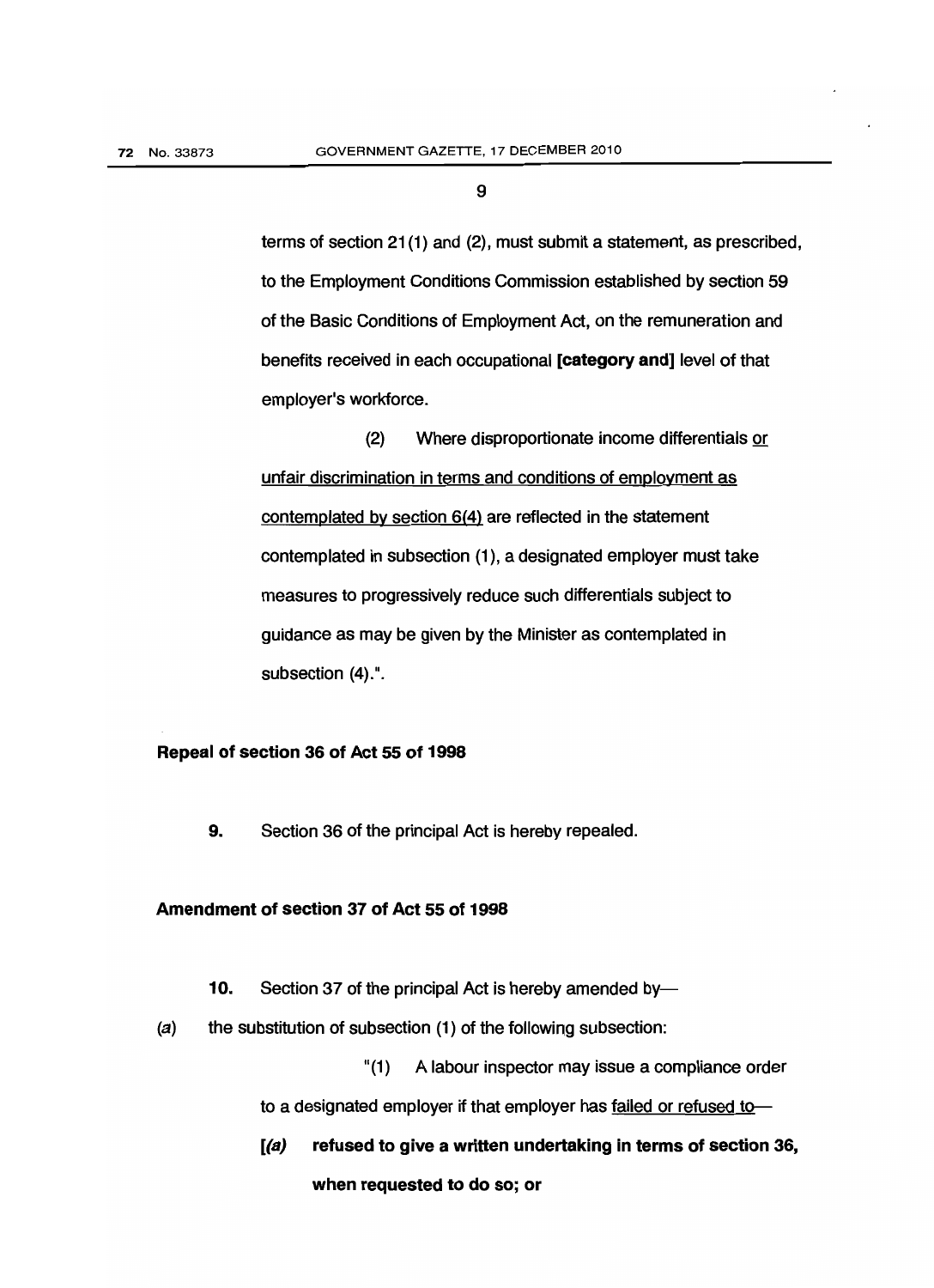- (b) **(b) failed to comply with a written undertaking given in terms of section 36]**
- (a) consult with employees as required by section 16;
- *(b)* conduct an analysis as required by section 19;
- *{Ql* publish a summary of its report as required by section 22:
- *(d)* assign responsibility to one or more senior managers as required by section 24;
- *&1.* inform its employees of the provisions of this Act as required by section 25; or
- *(fJ..* maintain records as required by section 26:
- (g) prepare and implement an employment equity plan in accordance with section 20.";
- $(b)$ the deletion in subsection  $(2)$  of paragraph  $(c)$ ;
- $(c)$ the substitution of subsection (4) of the following subsection:

"(4) A designated employer who receives a compliance order served in terms of subsection (3) must-

- $(a)$  display a copy of that order prominently at a place accessible to the affected employees at each workplace named in it;
- (b) comply with the compliance order within the time period stated in it; and
- <u>(c)</u> <u>or, if it has not complied, the reasons for not doing so</u>."; inform the inspector in the prescribed form within 30 days of the expiry of the time period of either its compliance with the order
- $(d)$ the deletion of subsection (5); and
- $(e)$ the substitution of subsection (6) of the following subsection: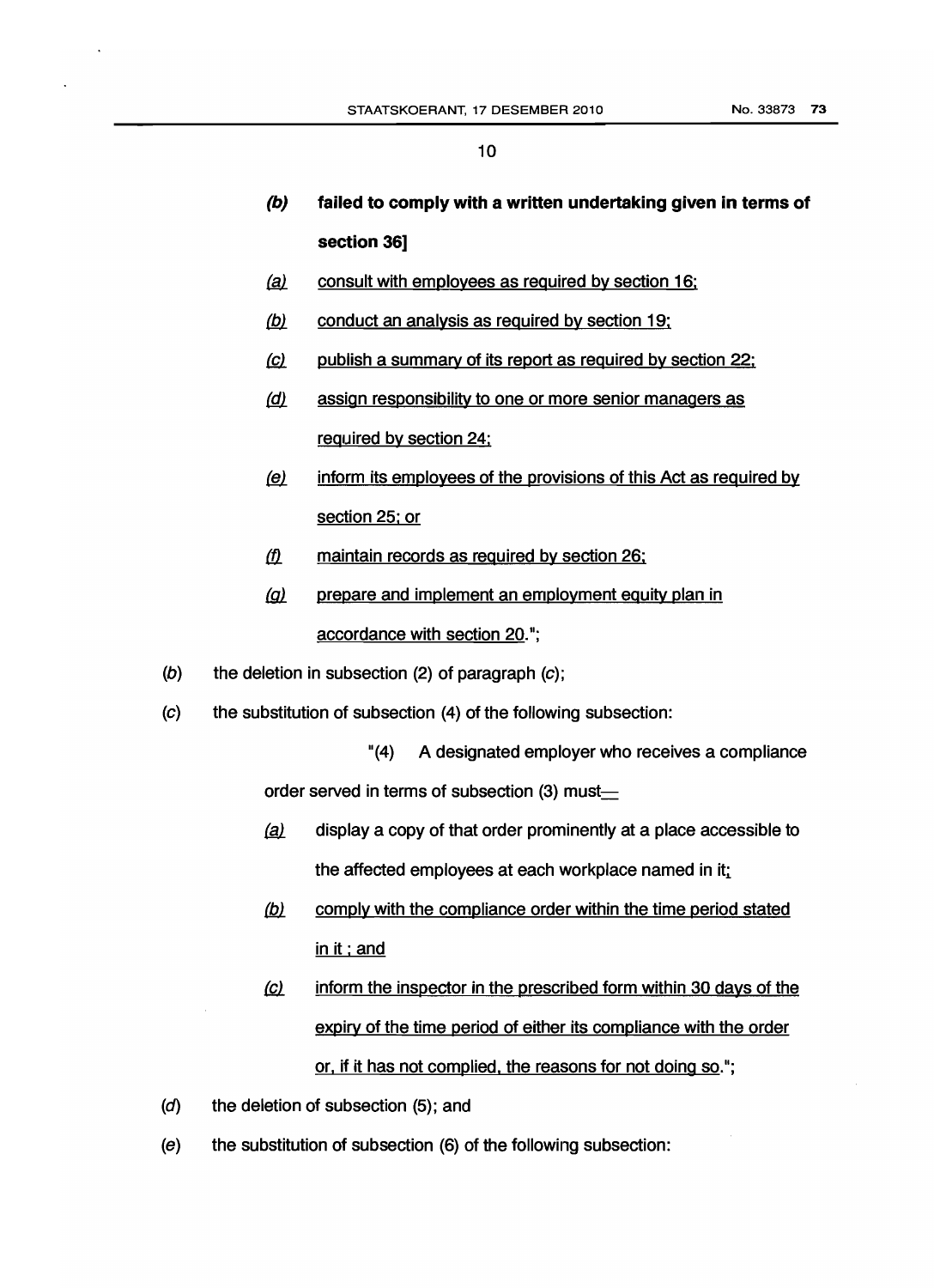"(6) If a designated employer does not comply with an order within the period stated in it, [or does not object to that order in terms of section 39,] the Director-General may-

- *{gl* amend the order and serve it to the employer; or
- $(b)$  apply to the Labour Court to make the compliance order or any part of such order an order of the Labour Court.".

#### Repeal of sections 39 and 40 of Act 55 of 1998

11. Sections 39 and 40 of the principal Act are hereby repealed.

#### Substitution of section 42 of Act 55 of 1998

12. The following section is hereby substituted for section 42 of the principal Act:

#### 42. "Assessment of compliance

In determining whether a designated employer is implementing employment equity in compliance with this Act, the Director-General or any person or body applying this Act [must] may, in addition to the factors stated in section 15, take [into account all of] the following into account-

 $(a)$ The extent to which suitably qualified people from and amongst the different designated groups are equitably represented within each occupational [category and] level in that employer's workforce in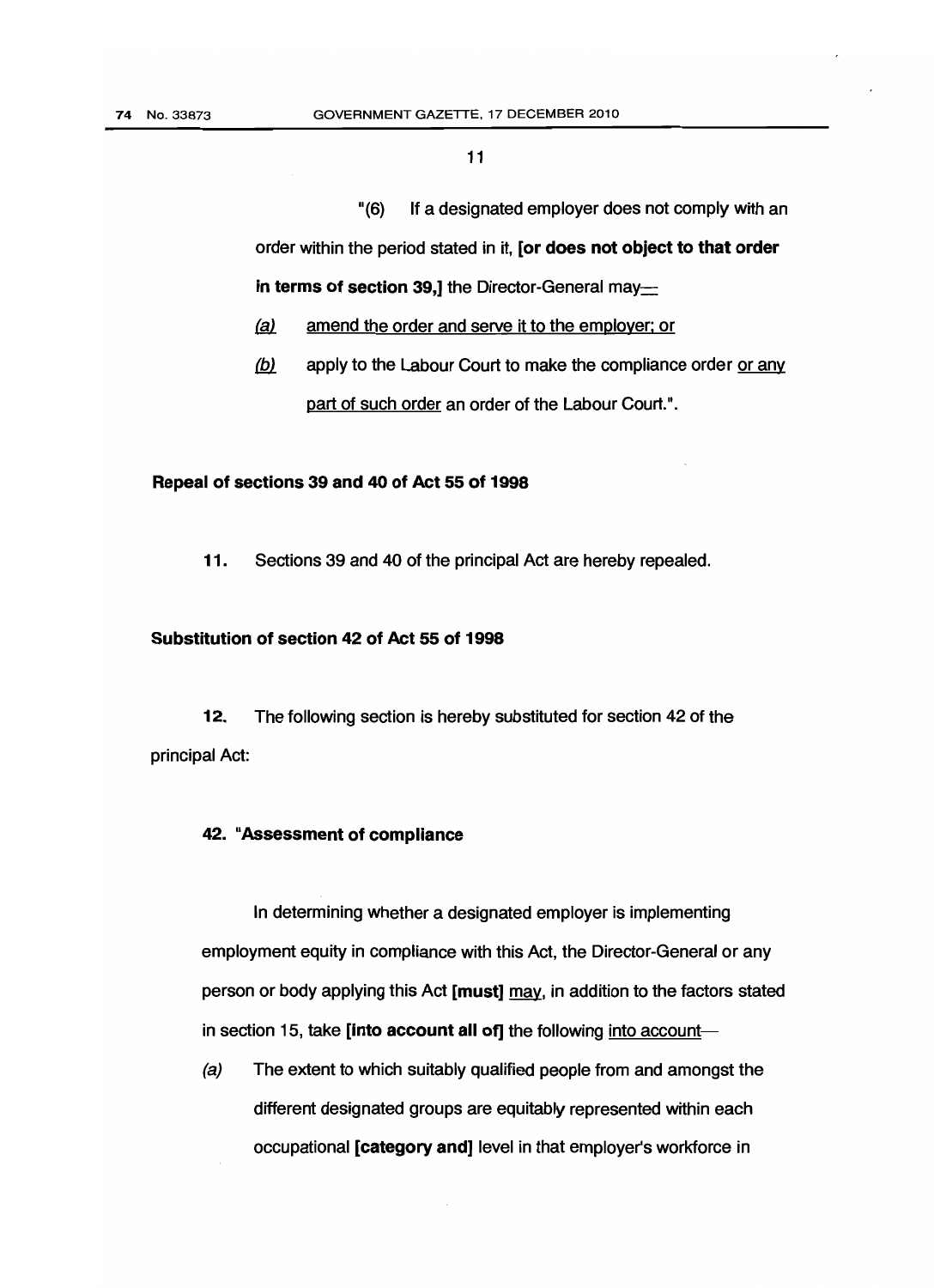relation to the $I$ —

- (i)] demographic profile of the [national and regional] economically active population;
- $(i)$ pool of suitably qualified people from designated groups from which the employer may reasonably be expected to promote or appoint employees;
- (iii) economic and financial factors relevant to the sector in which the employer operates;
- (iv) present and anticipated economic and financial circumstances of the employer;] and
- $(v)$ the number of present and planned vacancies that exist in the various [categories and] occupational levels, and the employer's labour turnover;
- $I(b)$  designated employers operating under comparable progress made in implementing employment equity by other circumstances and within the same sector;]
- (b) reasonable steps taken by an employer to train suitably qualified people from the designated groups:
- $\left( c \right)$ reasonable **[efforts made]** steps taken by a designated employer to implement its employment equity plan;
- (d) the extent to which the designated employer has made progress in eliminating employment barriers that adversely affect people from designated groups; and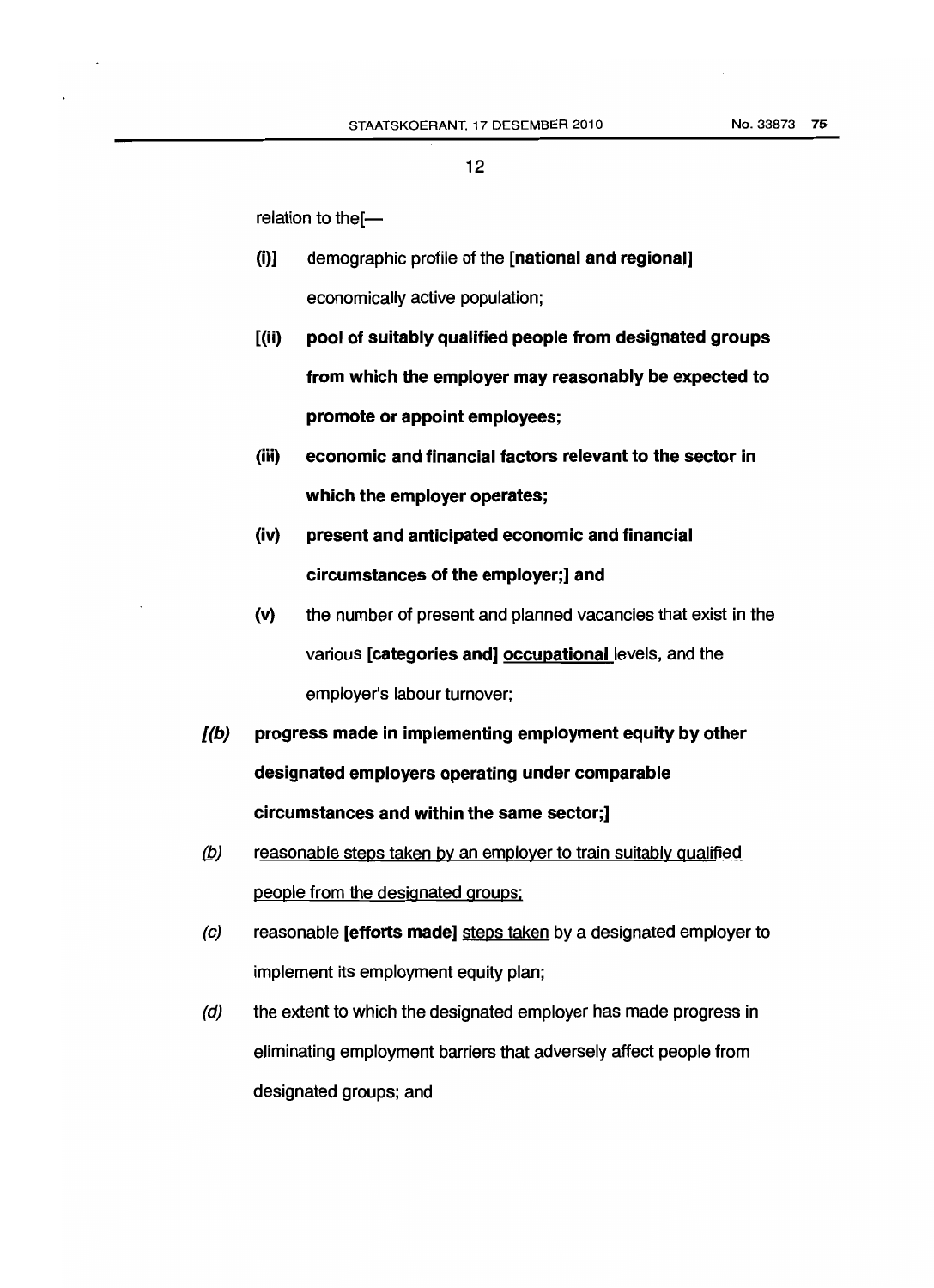$(e)$ [any other prescribed factor] reasonable steps taken by an employer to appoint and promote suitably qualified people from the designated groupS.".

#### Substitution of section 45 of Act 55 of 1998

13. The following section is hereby substituted for section 45 of the principal Act:

# 45. "Failure to comply with Director-General's recommendation or **request**

 $\left(1\right)$  If an employer fails to comply with a request made by the Director-General in terms of section 43 (2) or a recommendation made by the Director-General in terms of section 44 (b), the Director-General may [refer the employer's non-compliance] apply to the Labour Court $\equiv$ 

- (a) for an order directing the employer to comply with the request or recommendation:
- <u>(b)</u> If the employer fails to justify the failure to comply with the request or recommendation. to impose a fine in terms of Schedule 1 on the employer.

(2) Any challenge to the validity of the Director General's request or recommendation may only be made in the proceedings contemplated in sub-section (1).".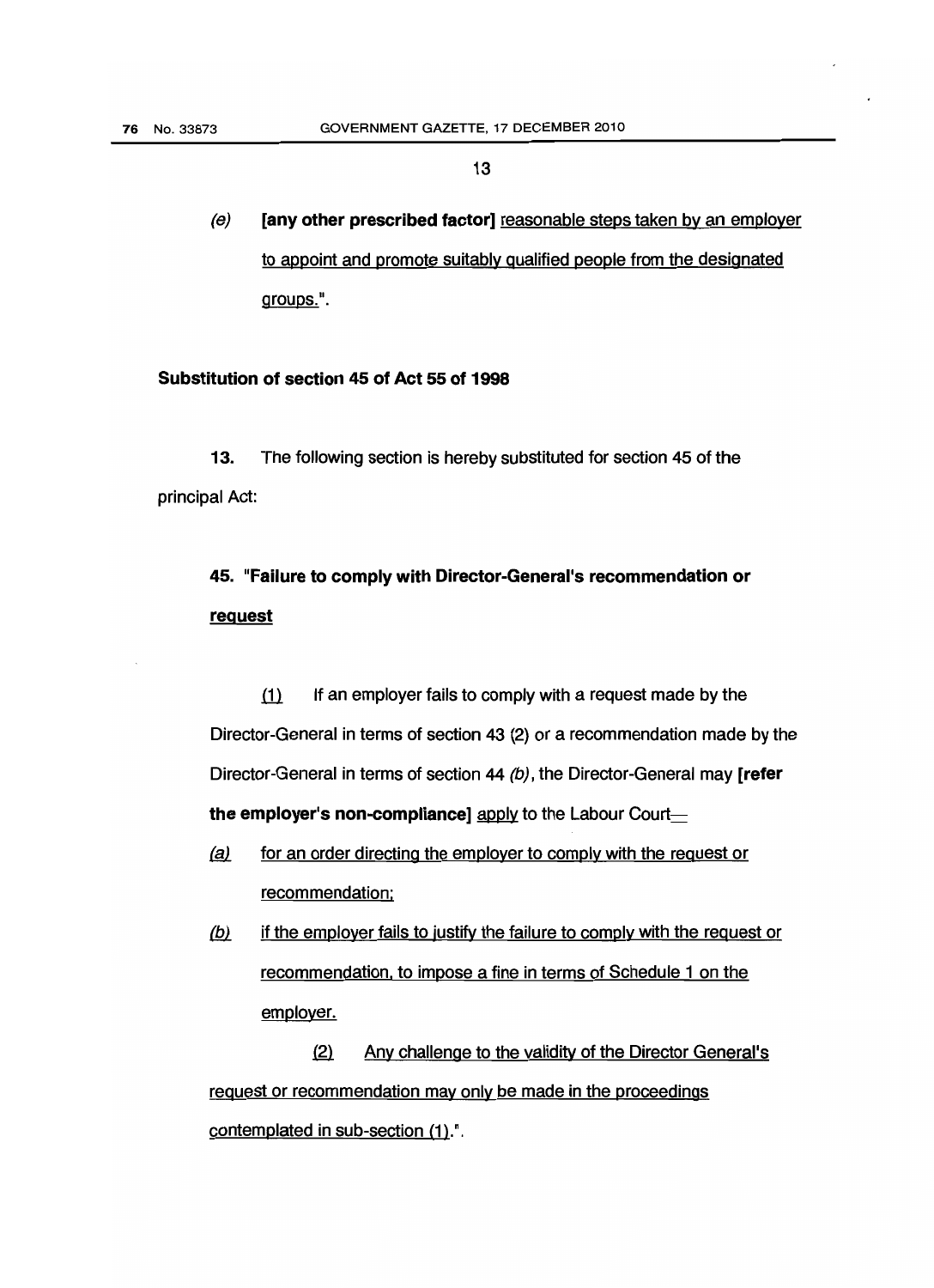#### Amendment of section 50 of Act 55 of 1998

14. Section 50 of the principal Act is hereby amended by the substitution in subsection (1) for paragraph (h) of the following paragraph:

" $(h)$ reviewing [the performance or purported performance of any function provided for in this Act or any act or omission of any person or body] an administrative action in terms of this Act [on any grounds that are permissible in law];".

#### Amendment of section 55 of Act 55 of 1998

15. Section 55 of the principal Act is hereby amended by the substitution of subsection (2) of the following subsection:

" $(2)$  The Minister [must] may, by notice in the Gazette make [a regulation] regulations providing for separate and simplified forms and procedures when making regulations in respect of the obligations created by sections 19, 20, 21, 25 and 26 for employers that employ 150 or fewer employees.".

#### Amendment of section 56 of Act 55 of 1998

16. Section 56 of the principal Act is hereby amended by the substitution of subsection (1) of the following subsection:

"(1) The Minister may delegate any power conferred, or assign any duty imposed, upon the Minister in terms of this Act<sup>[</sup>, except the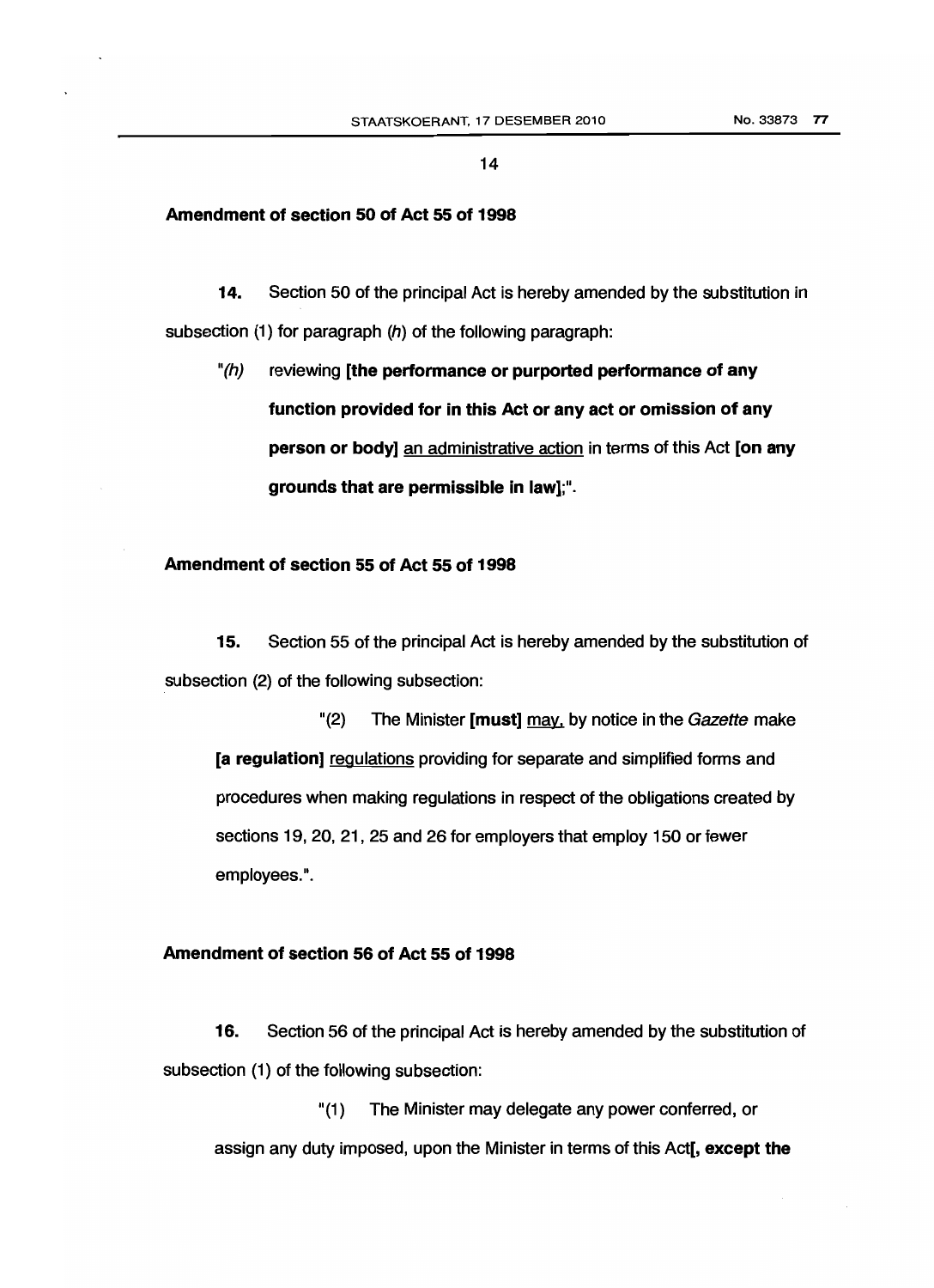powers and duties contemplated in sections 29(1), (5) and (7), 53(2), 54, 55, 59(4) and 61(4)].".

Repeal of section 57 of Act 55 of 1998

17. Section 57 of the principal Act is hereby repealed.

## Substitution of Schedule 1 of Act 55 of 1998

 18. The following Schedule is hereby substituted for Schedule 1 of the Principal Act:

| <b>Previous Contravention</b>                          | Contravention of any             |
|--------------------------------------------------------|----------------------------------|
|                                                        | <b>Provision of Sections 16,</b> |
|                                                        | 19, 20, 21, 22, 23 and 27        |
| No previous contravention                              | 2% of turnover                   |
| A previous contravention in respect of the same        | 4% of turnover                   |
| provision                                              |                                  |
| A previous contravention within the previous 12 months | 6% of turnover                   |
| or two previous contraventions in respect of the sane  |                                  |
| provision within three years                           |                                  |
| Three previous contraventions in respect of the same   | 8% of turnover                   |
| provision within three years                           |                                  |
| Four previous contraventions in respect of the same    | 10% of turnover                  |
| provisions within three years                          |                                  |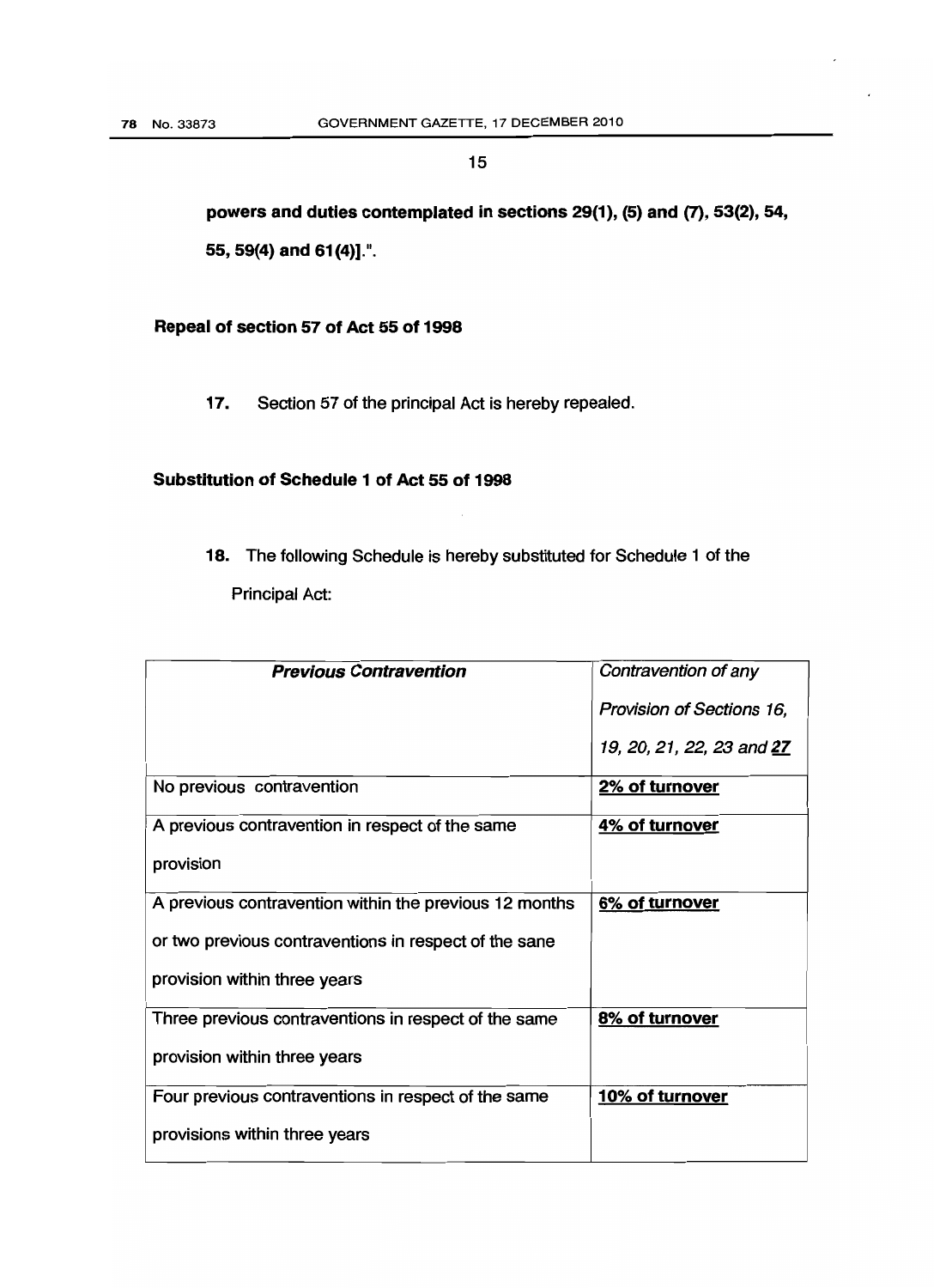### **Substitution of Schedule 4 of Act 55 of 1998**

**19.** The following Schedule is hereby substituted for Schedule 4 of the principal Act:

### **"Schedule4**

| Sector or subsectors in accordance with the       | <b>Total annual</b>    |
|---------------------------------------------------|------------------------|
| <b>Standard Industrial Classification</b>         | turnover               |
| Agriculture                                       | [R2,00m] <b>R5,00m</b> |
| <b>Mining and Quarring</b>                        | R7,50m                 |
| Manufacturing                                     | R10,00m                |
| <b>Electricity, Gas and Water</b>                 | R <sub>10</sub> ,00m   |
| Construction                                      | R5,00m                 |
| <b>Retail and Motor Trade and Repair Services</b> | R <sub>15</sub> ,00m   |
| Wholesale Trade, Commercial Agents and Allied     | R25,00m                |
| Services                                          |                        |
| Catering, Accommodation and other Trade           | R5,00m                 |
| <b>Transport, Storage and Communications</b>      | R <sub>10</sub> ,00m   |
| <b>Finance and Business Services</b>              | R <sub>10</sub> ,00m   |
| <b>Community, Social and Personal Services</b>    | R5,00m                 |

#### **Turnover threshold applicable to designated employers**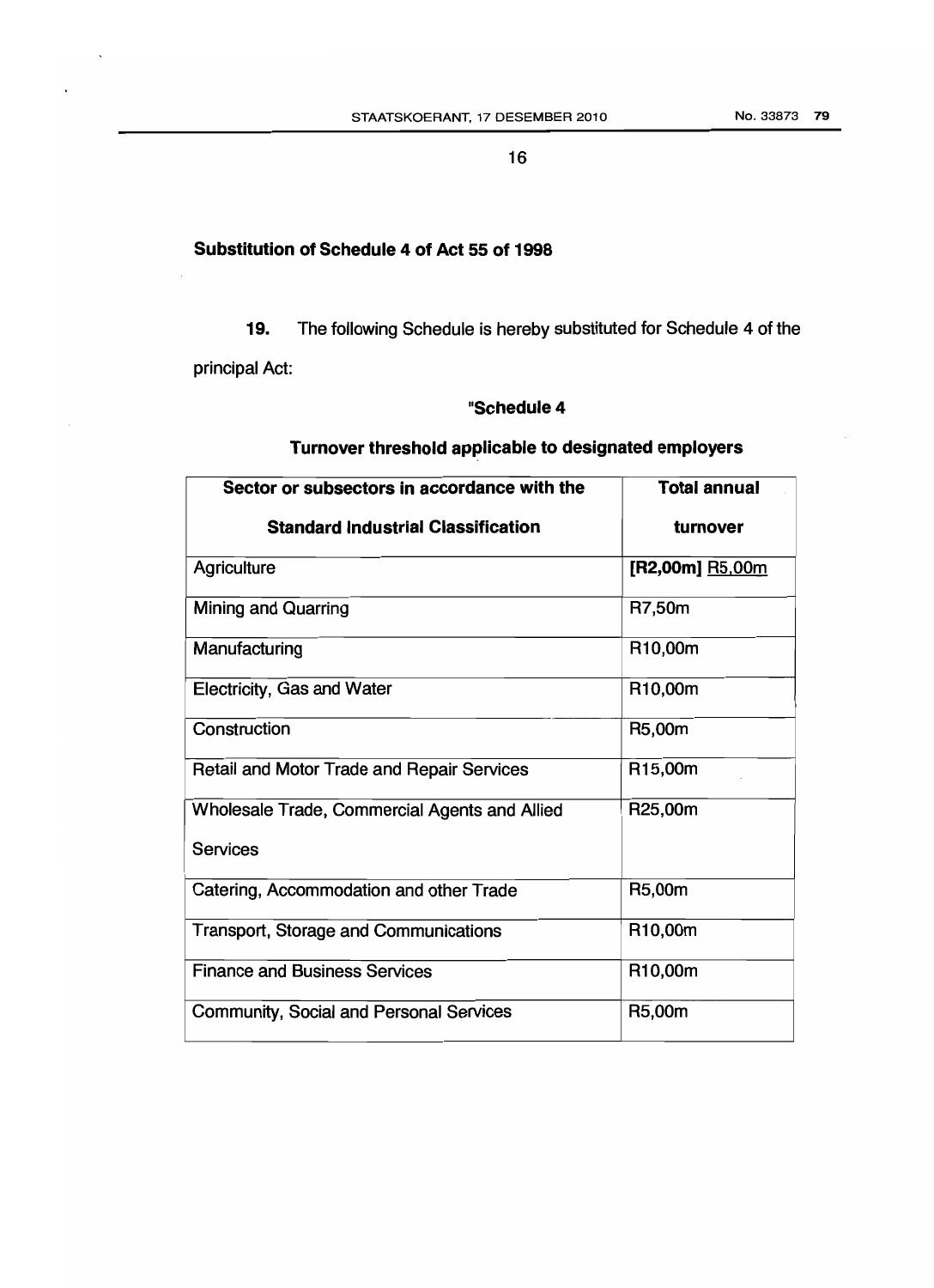# EXPLANATORY MEMORANDUM ON THE EMPLOYMENT EQUITY AMENDMENT BILL, 2010

#### $1.$ PURPOSE OF BILL

- $1.1$ The Bill seeks to---
- $(a)$ effect amendments to the Employment Equity Act, 1998 (Act No. 55 of 1998) (hereinafter referred to as the "Act"), to ensure compliance with South Africa's obligations in terms of international labour standards;
- $(b)$ promote the prevention of unfair discrimination in the workplace;
- $(c)$ ensure that the Act gives effect to fundamental Constitutional rights including the right to equality, the right to fair labour practices and protection from unfair discrimination;
- $(d)$ increase fines for non-compliance with the Act;
- $(e)$ align the provisions of this Act with the Promotion of Administrative Justice Act, 2000 (Act No. 3 of 2000), and the Promotion of Equality and Prevention of Unfair Discrimination Act, 2000 (Act No. 4 of 2000); and
- *(f)* effect certain consequential amendments and textual corrections.

#### $2.$ 2. DISCUSSION OF BILL

#### $2.1$ **Clause 1: Definitions**

2.1.1 Clause 1 seeks to amend the definition of "designated group" to ensure that the beneficiaries of affirmative action in terms of Chapter III of the Employment Equity Act are limited to persons who were citizens of the Republic of South Africa before the democratic era, or would have been entitled to citizenship but because of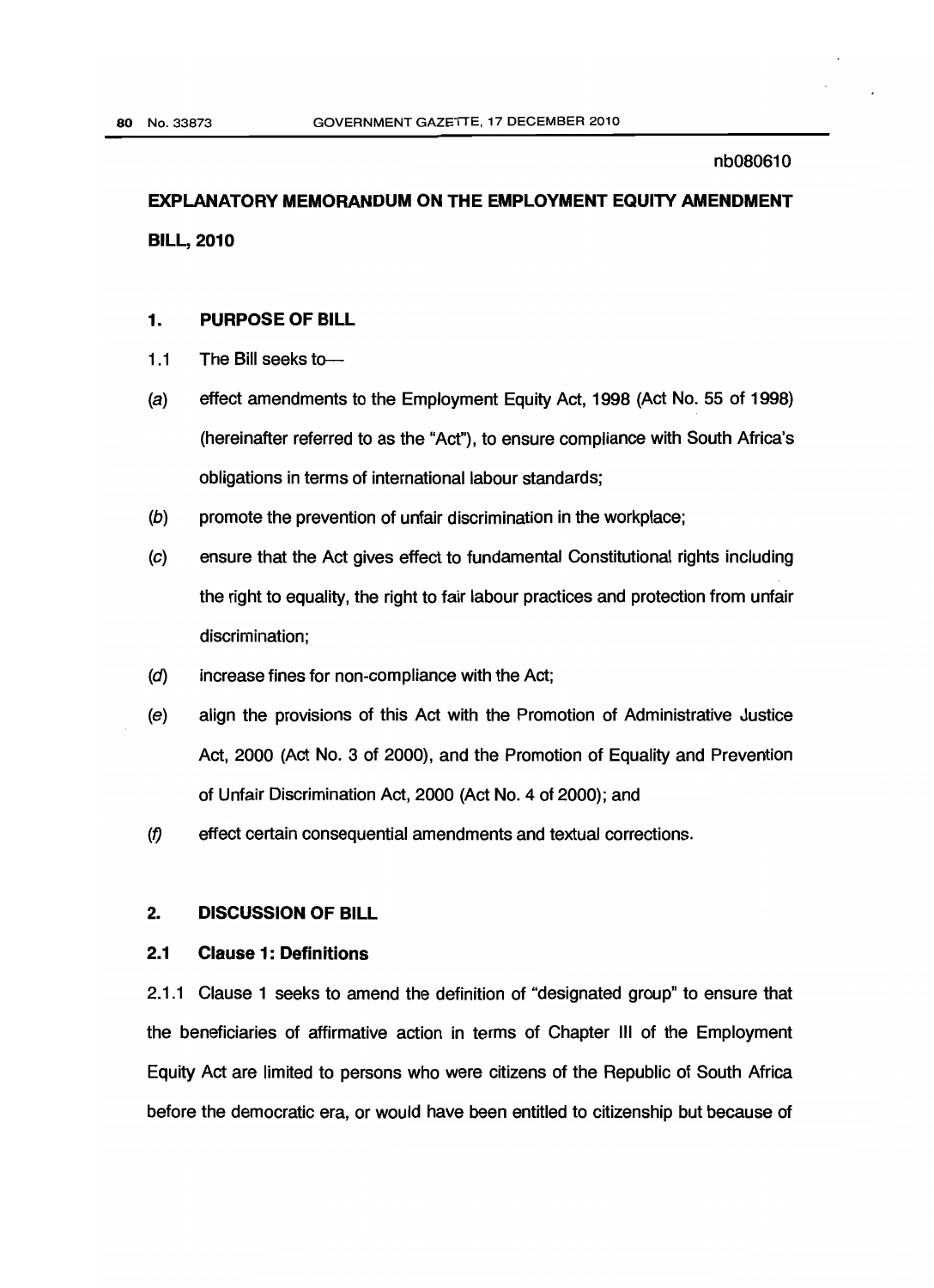policies of Apartheid those people and their descendants were not allowed citizenship. The proposed definition seeks to provide that the employment of persons from the "designated groups" who are foreign nationals or became citizens subsequent to April 1994 will assist employers to meet their affirmative action targets.

2.1.2 Clause 1 also seeks to amend the de'finition of "labour inspector" to correct the cross reference to section 65 instead of section 63 of the Act.

2.1.3 Clause 1 seeks to insert new definitions and amend of certain definitions to provide clarity and to align the Act with other legislation.

#### 2.2 Clause 2: Equal pay for work of equal value

2.2.1 Clause 2 seeks to amend section 6 of the Act by the addition of subsection (4) which deals explicitly with unfair discrimination by an employer in respect of the terms and conditions of employment of employees doing the same work, similar work or work of equal value. A differentiation based on a prohibited ground listed in subsection (1) I amounts to unfair discrimination unless the employer can show that difference in wages or conditions of employment is in fact based on fair criteria such as experience, skill, responsibility and qualifications.

2.2.2 The lack of a provision dealing expressly with wage discrimination on the basis of race and gender has been criticised by the International Labour Organisation. The failure to apply the principle of equal pay for equal work is classified as an unfair labour practice in the Promotion of Equality and Prevention of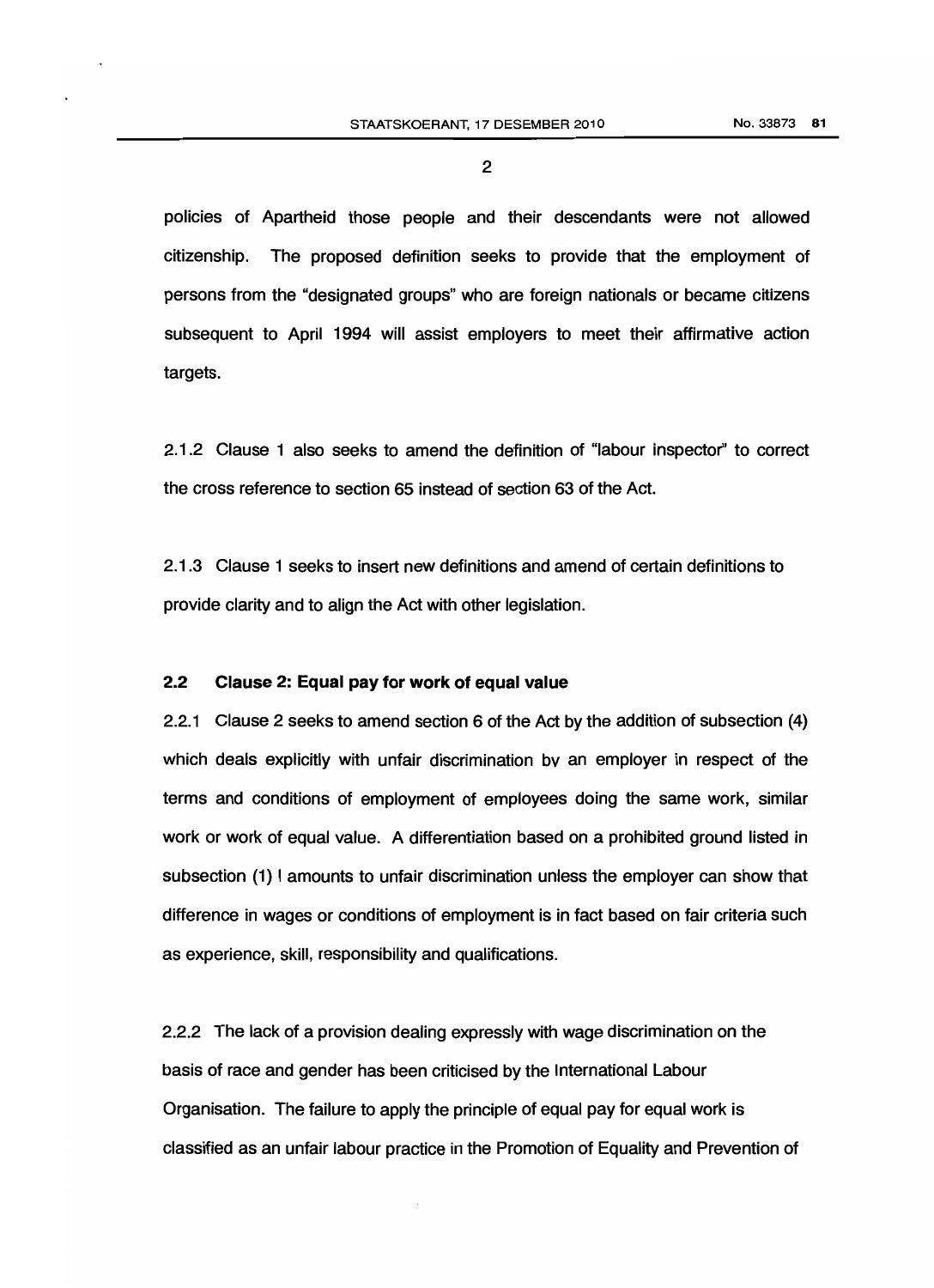Unfair Discrimination Act, which infringes the right to equality as provided for in section 9 of the Constitution and the right to fair labour practices as provided for in section 23 of the Constitution. The proposed amendment seeks to provide a basis for equal pay claims for same or similar work. Clause 2 also seeks to provide for the Minister of Labour, after consultation with the Commission, to issue a code of good practice setting out the criteria and the methodology for assessing work of equal value.

#### 2.3 Clause 3: Psychometric testing

Clause 3 seeks to amend section 8 of the Act to provide that only psychometric tests that have been certified by the Health Professions Council of South Africa may be used in tests and assessments of an employee. This will ensure that that the testing used is scientifically valid, reliable, and objective and cannot be used to unfairly discriminate and unfairly disadvantage a certain employee or a certain group of employees.

#### 2.4 Clause 4: Disputes concerning discrimination

Clause 4 seeks to amend section 10 of the Act to provide for lower paid employees (those earning less than the earnings threshold prescribed under section 6(3) of the Basic Conditions of Employment Act, 1997 (Act No. 75 of 1997)) to refer a dispute based on discrimination (including equal pay claims) to the CCMA for arbitration. This will assist lower income employees in having their disputes adjudicated in a cost effective manner which will promote protection for vulnerable, powerless and exploited employees.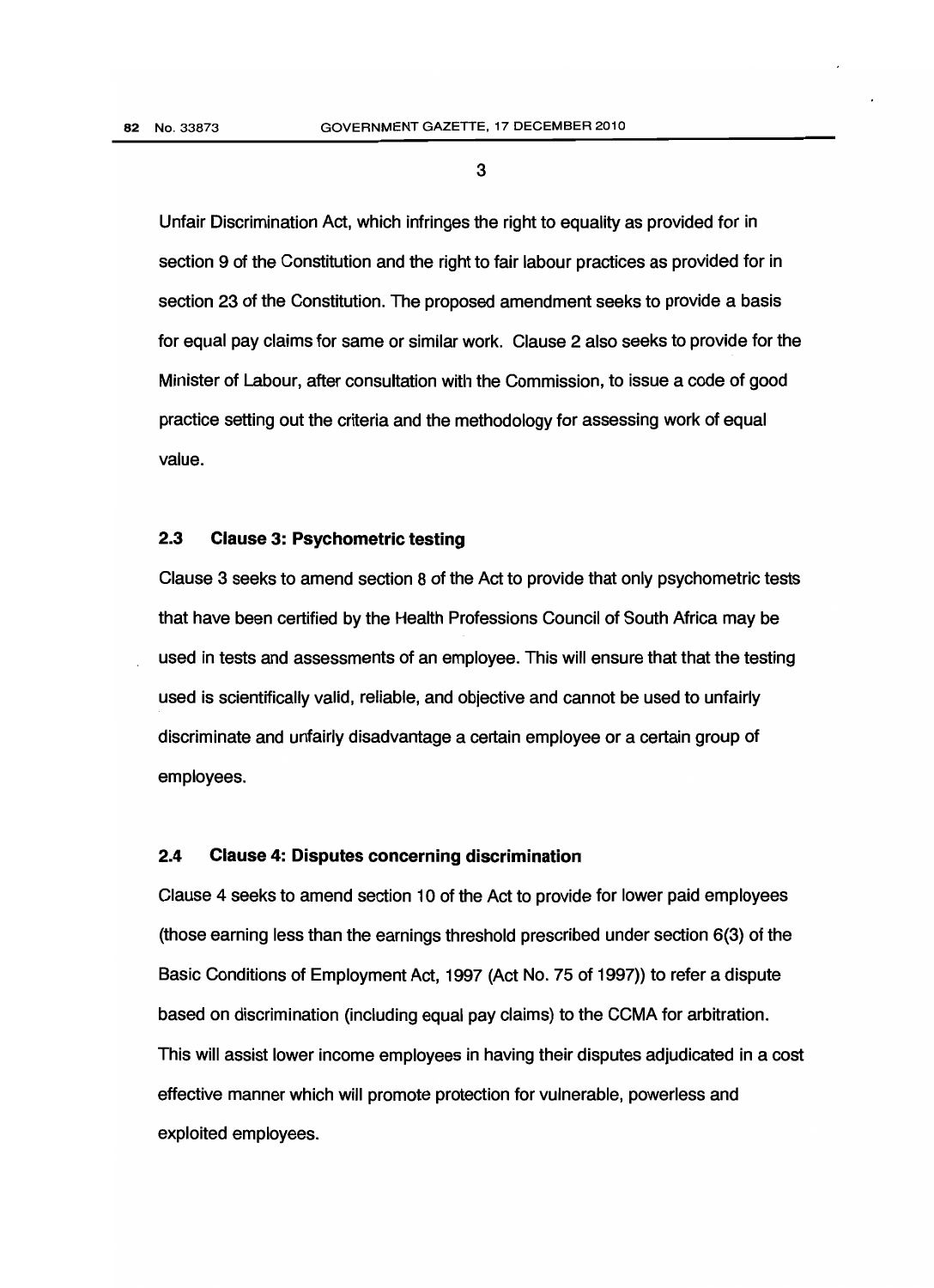#### 2.5 Clause 5: Burden of proof

Clause 5 seeks to substitute section 11 of the Act to align the burden of proof in respect of a claim of unfair discrimination in the workplace with the Promotion of Equality and Prevention of Unfair Discrimination Act.

### 2.6 Clause 6: Employment equity plan

Clause 6 seeks to amend section 20 of the Act to empower the Director-General to apply to the Labour Court to impose a fine when an employer fails to prepare or implement an employment equity plan in accordance with the provisions of this Act.

### 2.7 Clause 7: Report

 employers to submit annual reports on the implementation of their Affirmative Action 2.7.1 Clause 7 seeks to amend section 21 of the Act to provide for all designated Plans. Presently, employers with between 50 and 150 employees are required to report every second year. Reporting can be done online and will not impose undue obligations on designated employers.

2.7.2 The proposed amendment seeks to empower the Director-General of Labour to apply to the Labour Court to impose a fine on an employer, who without a valid reason, fails to file its annual report. This seeks to ensure that designated employees adhere to the provisions of the Act.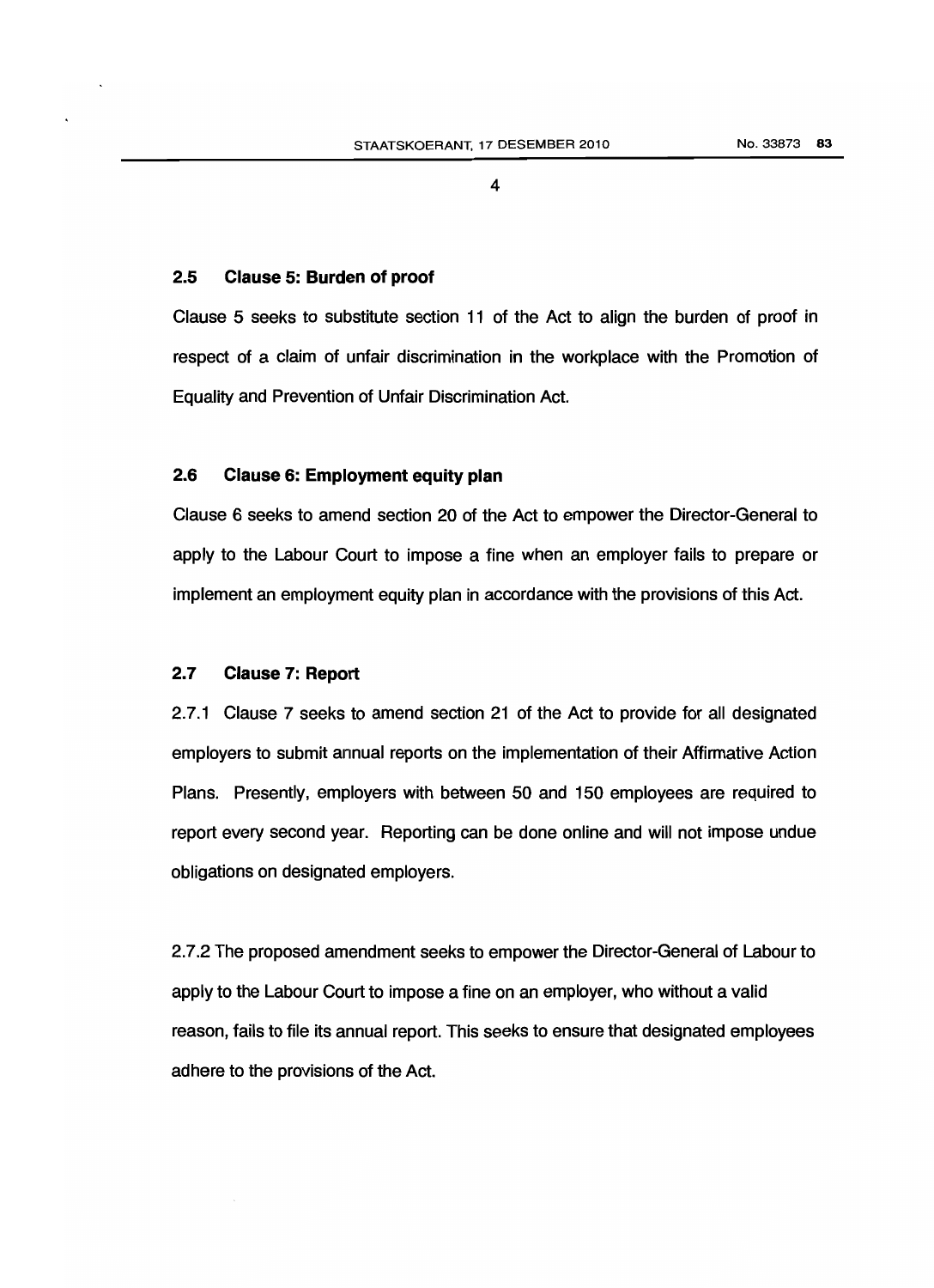#### 2.8 Clause 8: Income differentials and discrimination

 unfair discrimination in terms of the conditions of employment. This is aimed at Clause 8 amends section 27 of the Act and seeks to provide that a designated employer must take measures to reduce disproportionate income differentials or preventing end eliminating unfair discrimination in the workplace.

#### 2.9 Clause 9: Undertaking to comply

Clause 9 repeals section 36 of the Act because the process of obtaining a written undertaking from a designated employer to comply with section 36 delays the employer to comply with the provisions of the Act.

#### 2.10 Clauses 10-13: Enforcement provisions

 not comply with a request made during a review of the employer's compliance with Clauses 10-13 seeks to amend sections 37, 39, 40, 42 and 45 of the Act to eliminate certain mandatory steps and criteria that must be taken into account in determining whether a designated employer is implementing employment equity in compliance with the Act. These proposed amendments seek to promote effective enforcement and prevent the use of reviews as a mechanism to delay the enforcement process. The proposed amendments do not prevent employers who are aggrieved by decisions from challenging these decisions at an appropriate juncture. The Director-General may apply to the Labour Court to impose a fine on an employer that does the Act or a recommendation made as a result of such a review.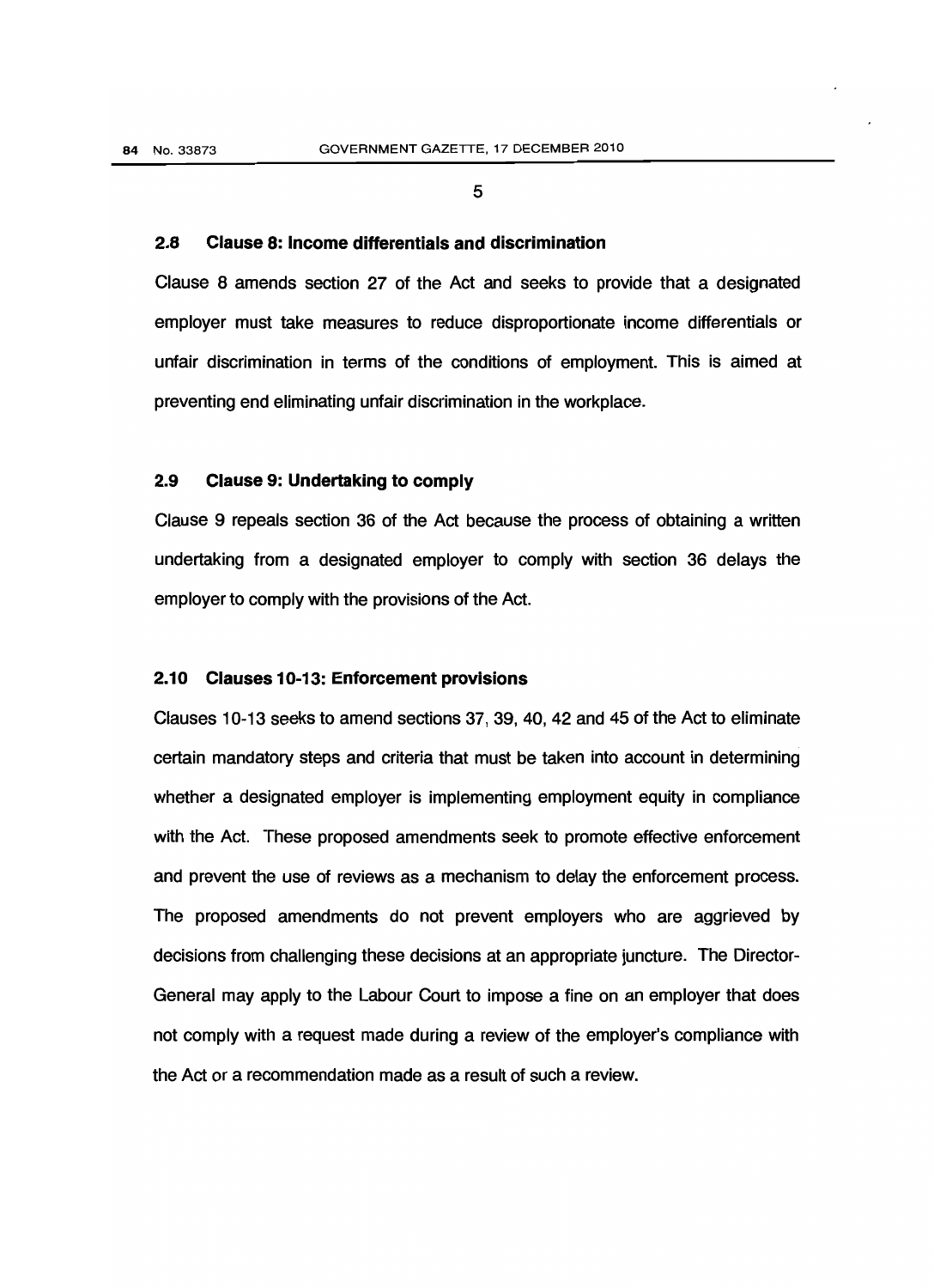#### **2.11 Clause 14: Powers of Labour Court**

Clause 14 seeks to amend section 50(1)(h) of the Act to empower the Labour Court to review administration actions in terms of the Employment Equity Act. This amendment aligns this Act with the Promotion of Administrative Justice Act.

#### **2.12 Clause 15: Regulations**

Clause 15 seeks to effect a grammatical correction to section 55 of the Act by empowering the Minister to make "regulations" instead of "a regulation".

#### **2.13 Clause 16: Delegations**

Clause 16 seeks to abolish the limitation imposed on the power of the Minister to delegate in terms of this Act. This clause seeks to empower the Minister to delegate the power to issue certificates of compliance with the Act.

#### **2.14 Clause 17: Temporary employment service**

Clause 17 repeals section 57 of the Act to align the Act with the Labour Relations Act, 1995 (Act No. 66 of 1995).

# **2.15 Clauses 18: Schedule 1: Maximum permissible fines that may be imposed for contravening this act**

Clause 18 seeks to repeal the Schedule 1 of the Act, which aims to increase the penalties for contravention of the provisions of this Act by imposing penalties that are linked to the annual turnover of the employer.